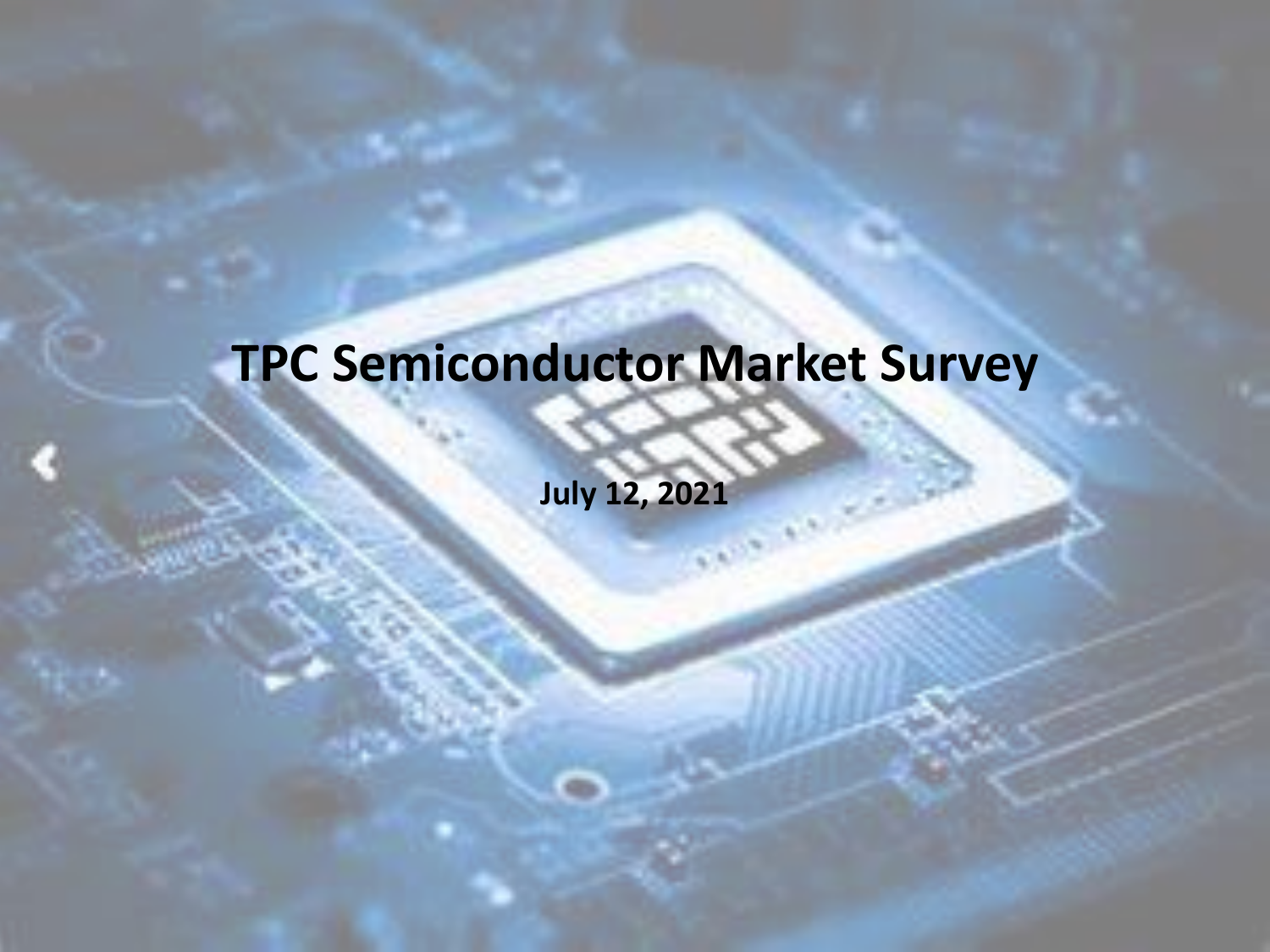#### TPC June 2021 Survey Summary

*Survey Date: 7/2-7/5 Respondents: ~9,800 Location: Worldwide (~80% Asia) Who: Active Electronics Industry Professionals Response Composition (multiple choices): Industrial 40%, Auto 21%, Comm 19%, Computing 20%, Mobile 31%, Data Ctr 17%, Other 16%*

- We recently completed our monthly survey (~9,800 respondents) which saw decreases in both C2Q21 and C3Q21 growth; but continued improvement in seasonality expectations. The bookings outlook for C2Q and C3Q also continued to weaken. However, by far, the majority of responses still see growth in both C2Q and C3Q.
- Additionally, we believe the impact to the global electronic supply chain from the COVID lockdown in Malaysia is not fully digested in this data. Further, we believe shortages and lead times will get worse over the next couple of months with a likelihood of some end equipment production lines going down. Components such as discrete devices, passives, and power management IC's appear to be the most impacted.
- The survey showed a growth outlook for C2Q21 weakening vs. last month with 47% expecting q/q growth vs. 50% previously and 18% see it as weaker vs. 17% last month. The C3Q outlook decreased with 56% expecting q/q growth vs. 62% previously; while only 11% see it as weaker vs. 7% last month.
- The survey showed a slight weakening in bookings outlook for C2Q21 with 31% expecting improving bookings vs. C1Q compared to 33% last month; while 11% now expect weaker bookings vs. 8% last month. Bookings outlook for C3Q21 was also down as well with 15% expecting improving bookings vs. C2Q compared to 18% last month; while 24% now expect weaker bookings vs. 21% last month. For reference, general WW book to bills are still in the 1.10-1.25 range.
- Backlog cancellation expectations (slide 7) has shown increase in cancellations over the past 2 months but is still in the "average" range. Inventories (slide 9) has also shown a steady increase for C3Q.
- Availability of critical parts has reversed direction this month with most categories' availability improving slightly. Capacitors continue to be the most problematic area.
- Pricing has been on a trend of increasing due to tighter product availability, with C3Q responses indicating continued increases in pricing. We are seeing another round of price increases (especially in MCU's and PMIC's) by key Analog suppliers beginning July 1.
- We continue to see a significant shortage of supply that is being driven by demand (especially in the Auto and Mobile sectors). We believe this will remain strong throughout the year and into 1H22.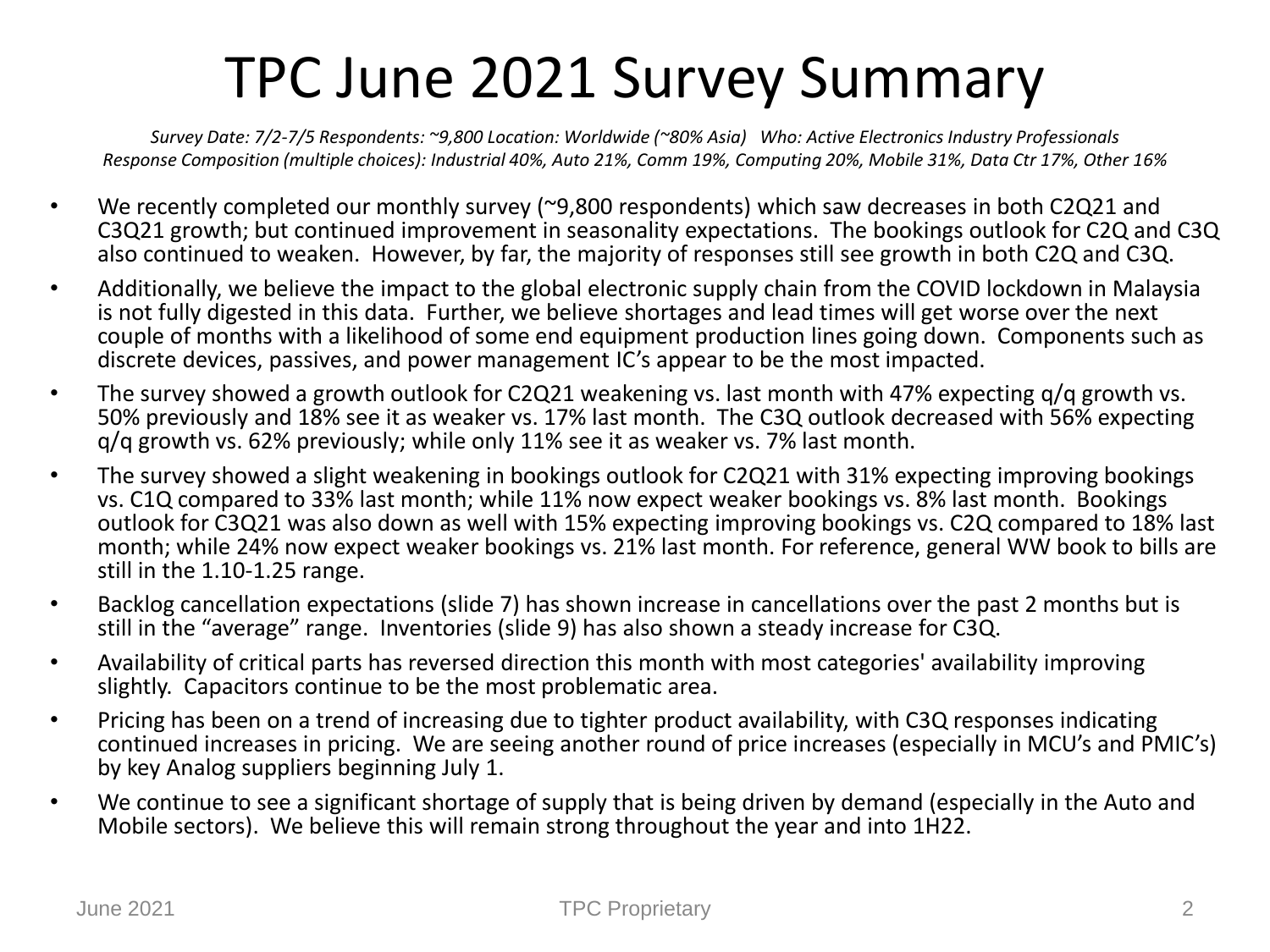#### Q/Q Demand Growth Outlook



June 2021 **TPC Proprietary** 3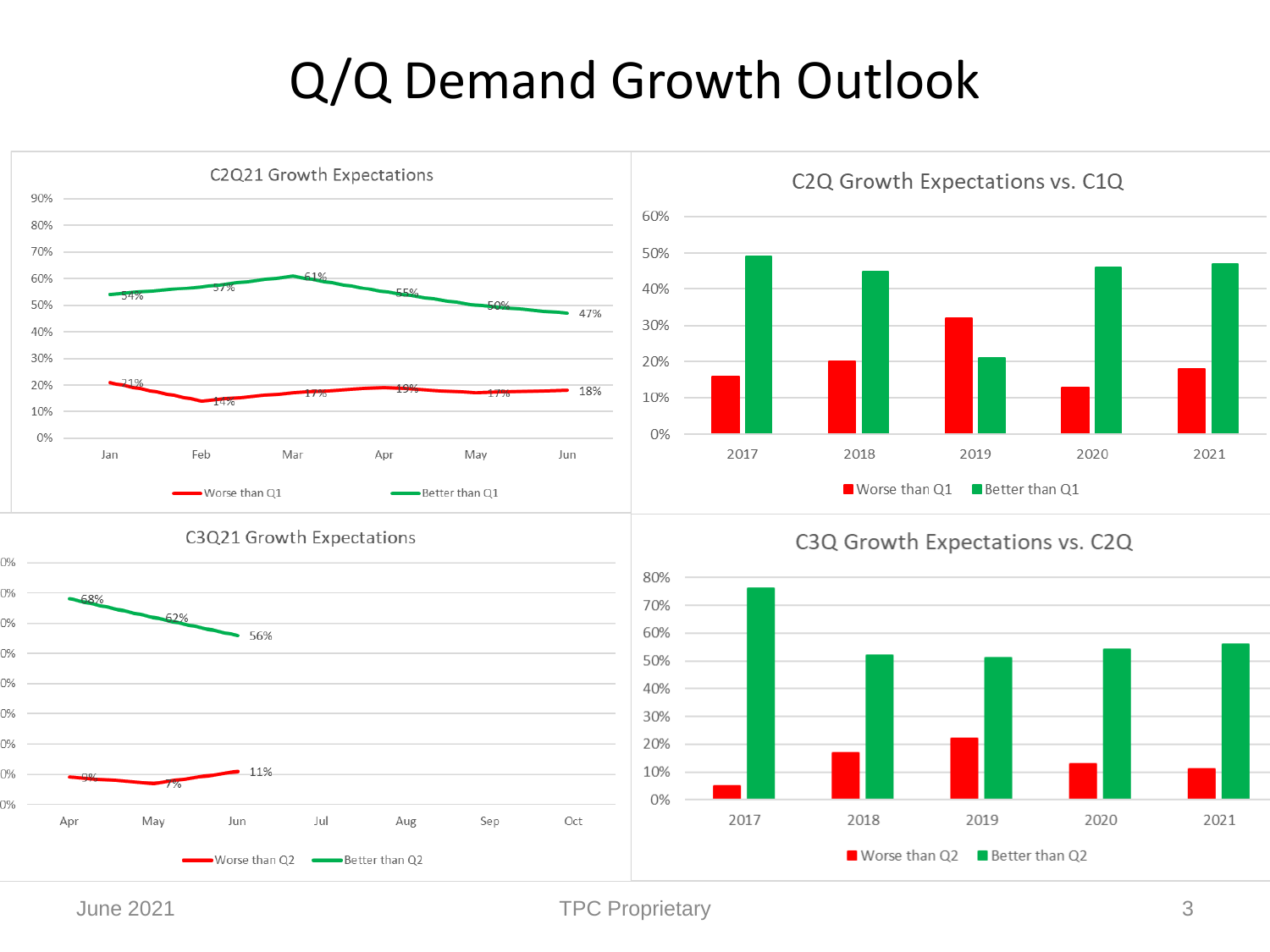#### Q/Q Seasonality Expectations

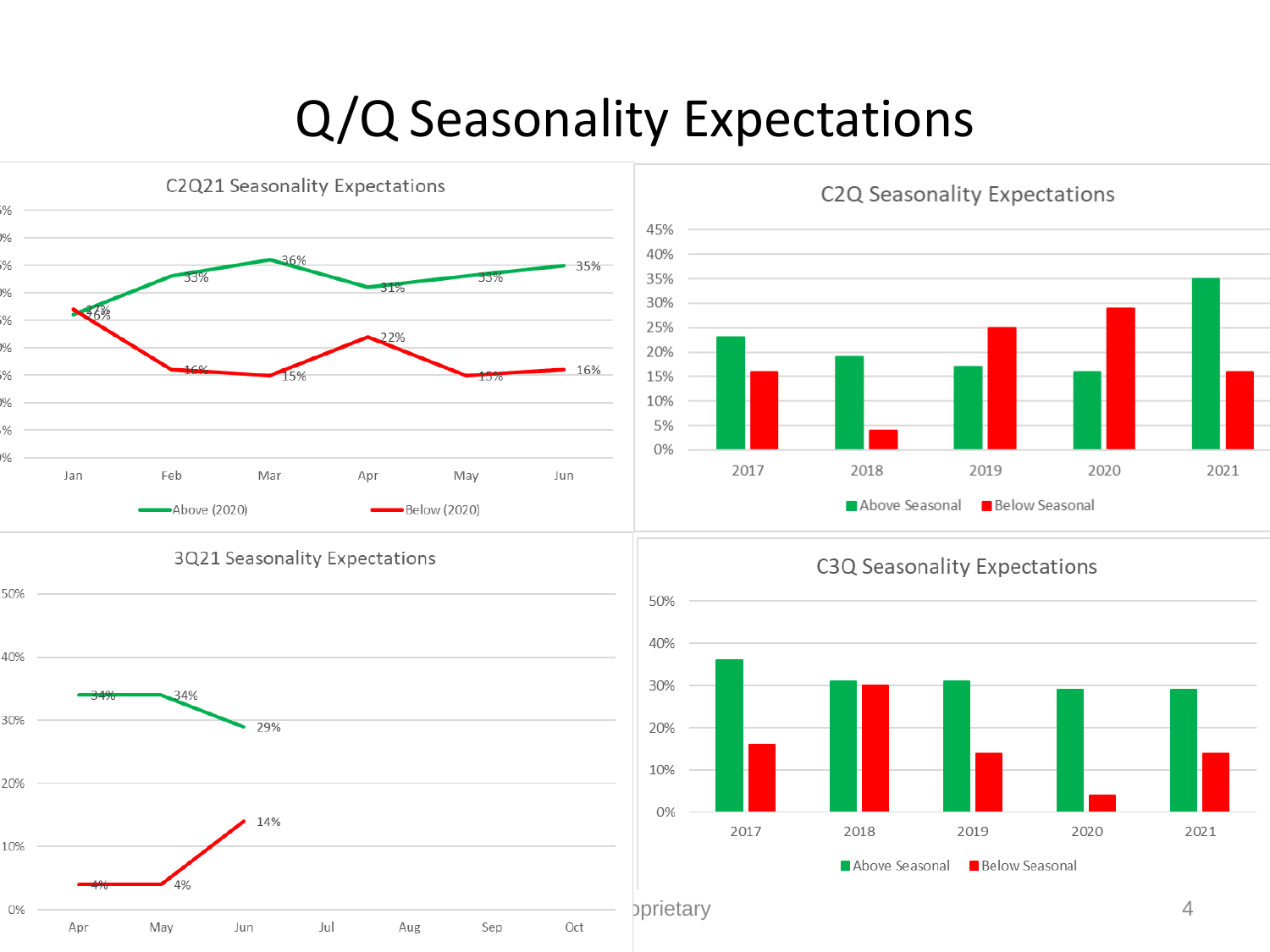## Q/Q Bookings Growth Expectations



June 2021 **TPC Proprietary** 5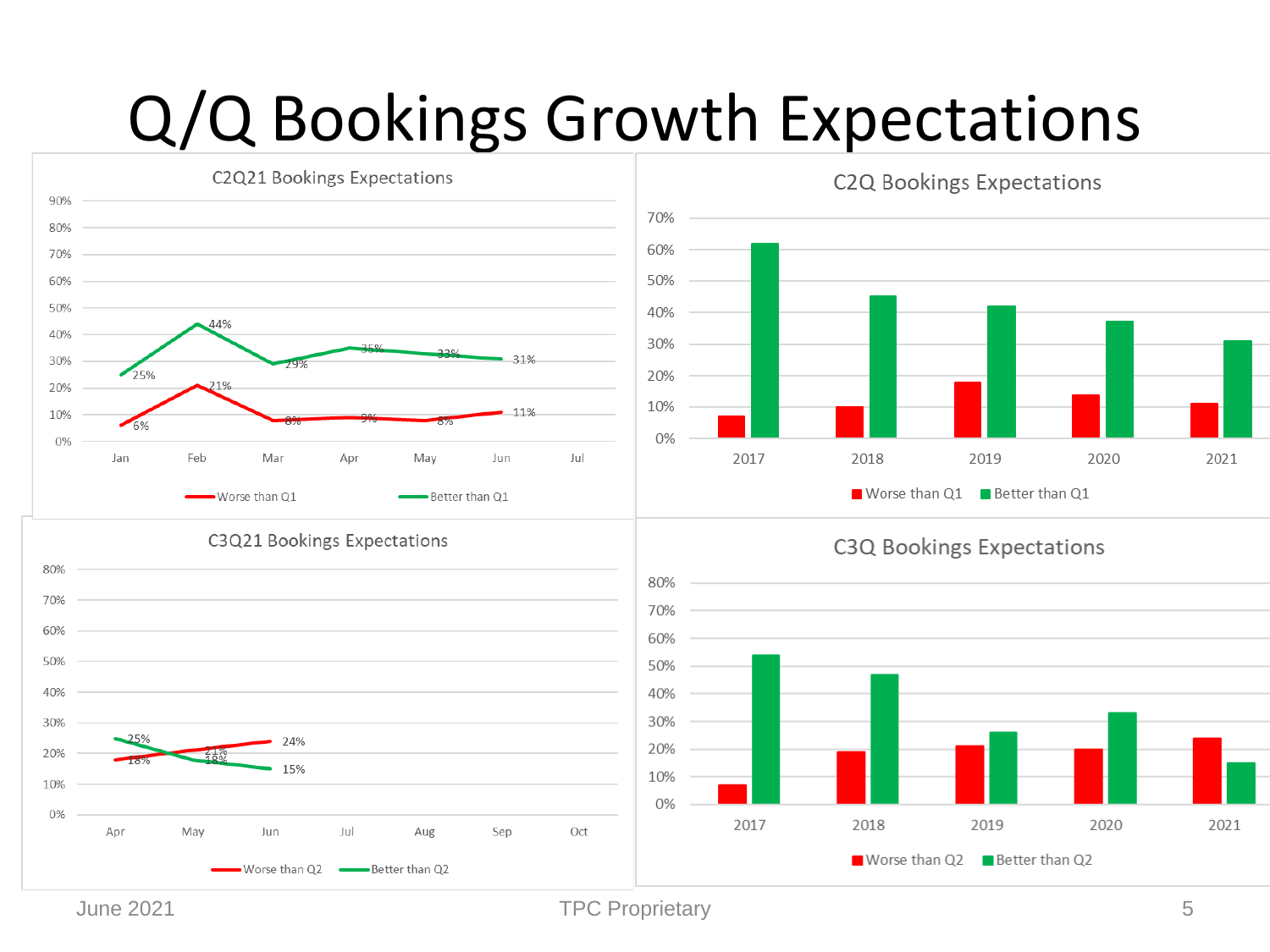## Book to Bill History & Trends

(Calendar quarters)

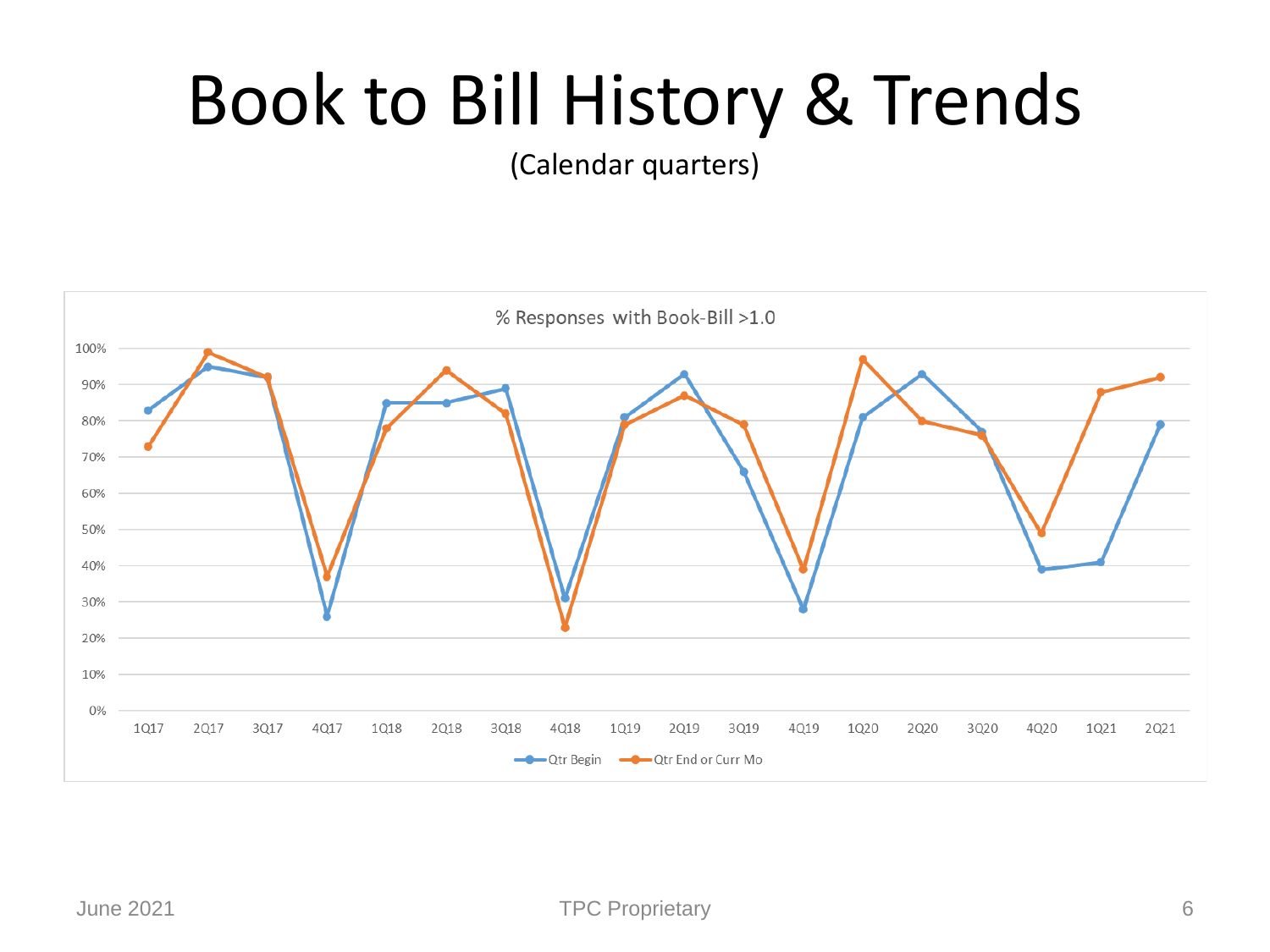#### Backlog Order Cancellations vs. 30 Days Ago

(Delta between increasing and decreasing cancellations – Higher % is more positive)

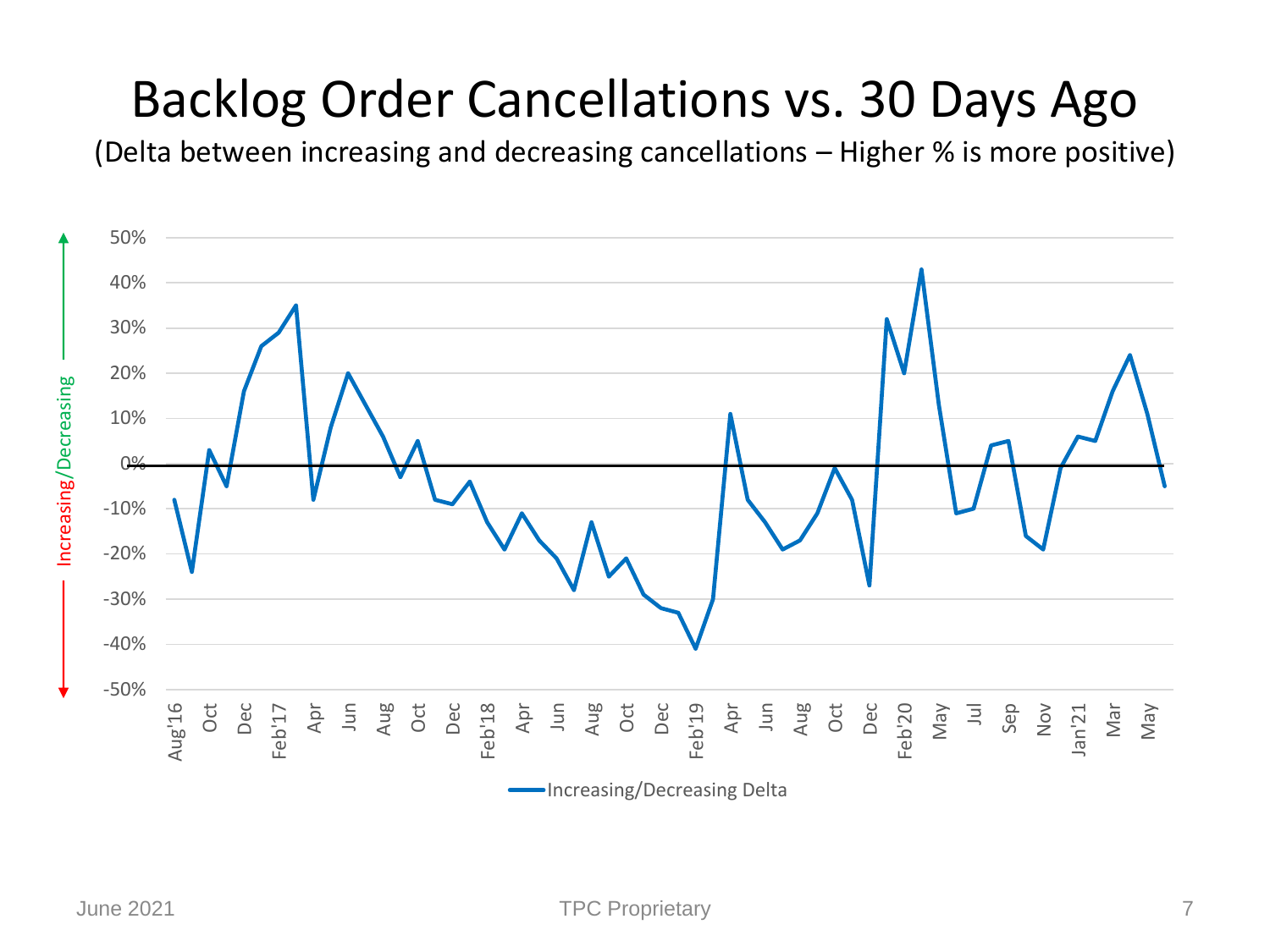### Inventory Status

(Using a scale of 1 to 5 with 1 being extremely low inventory, 3 being the normal amount, and 5 being extremely high; how do you view inventory levels for the following products?)

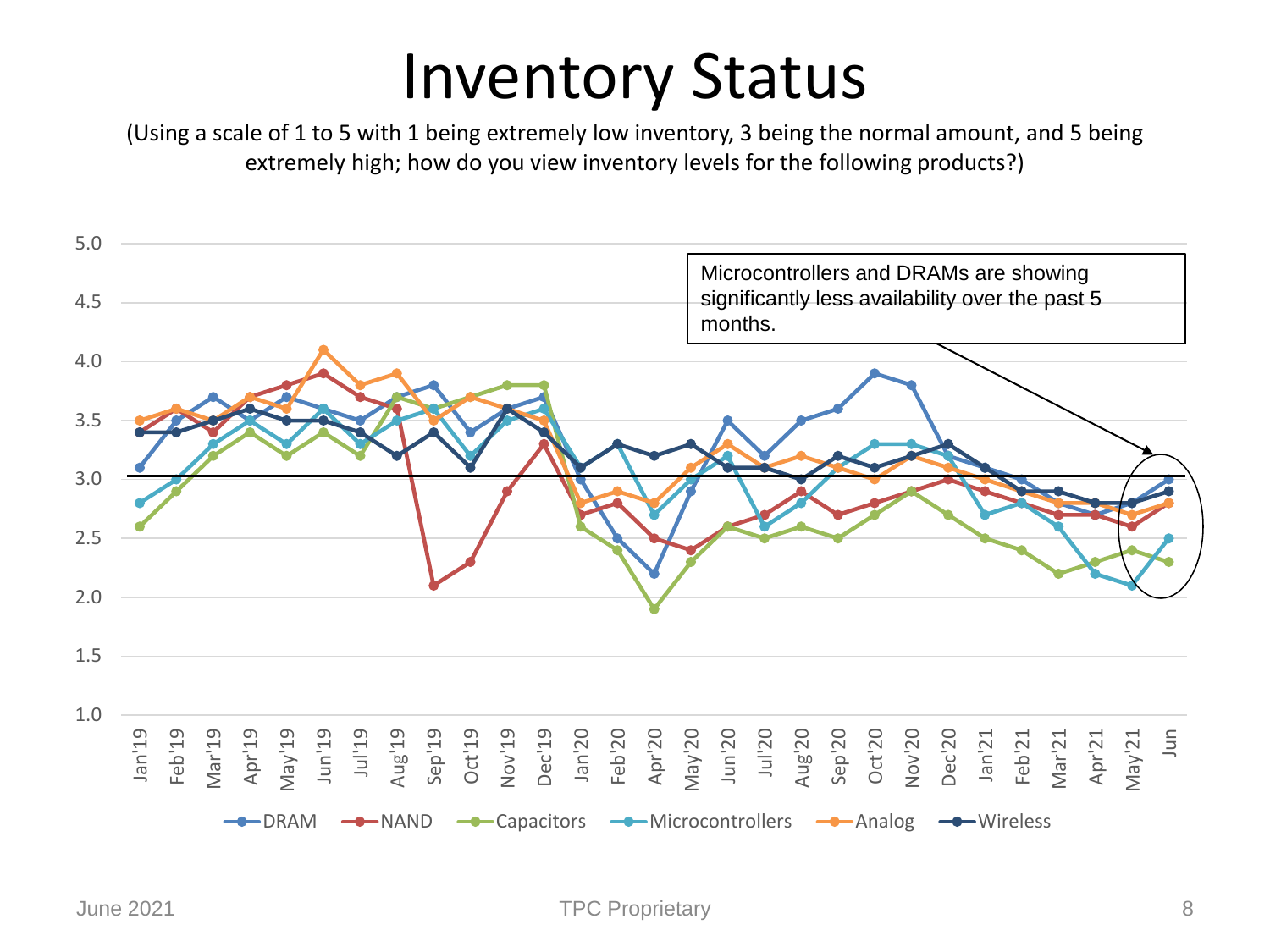## Q/Q Inventory Growth

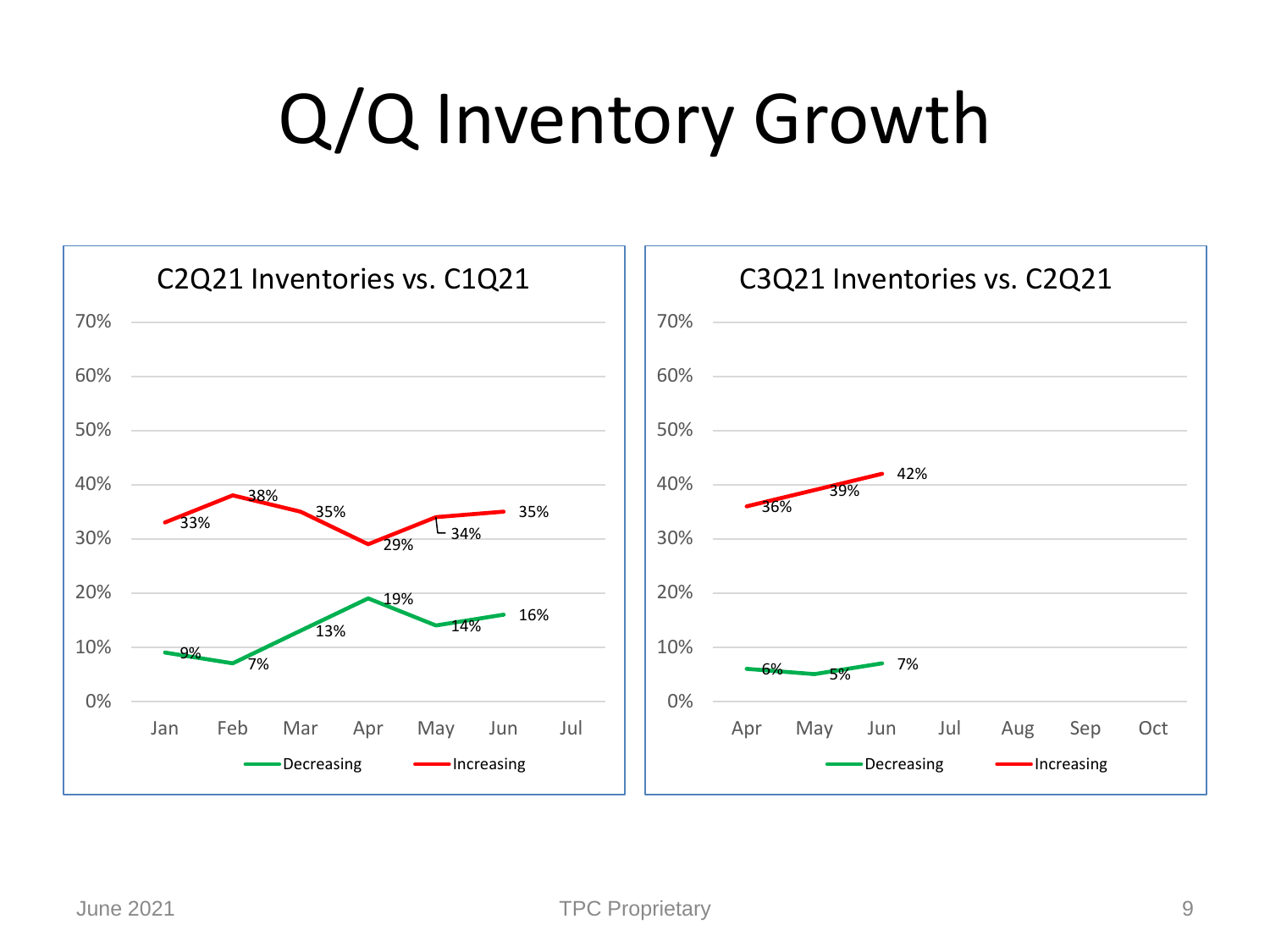# Q/Q Pricing Trends